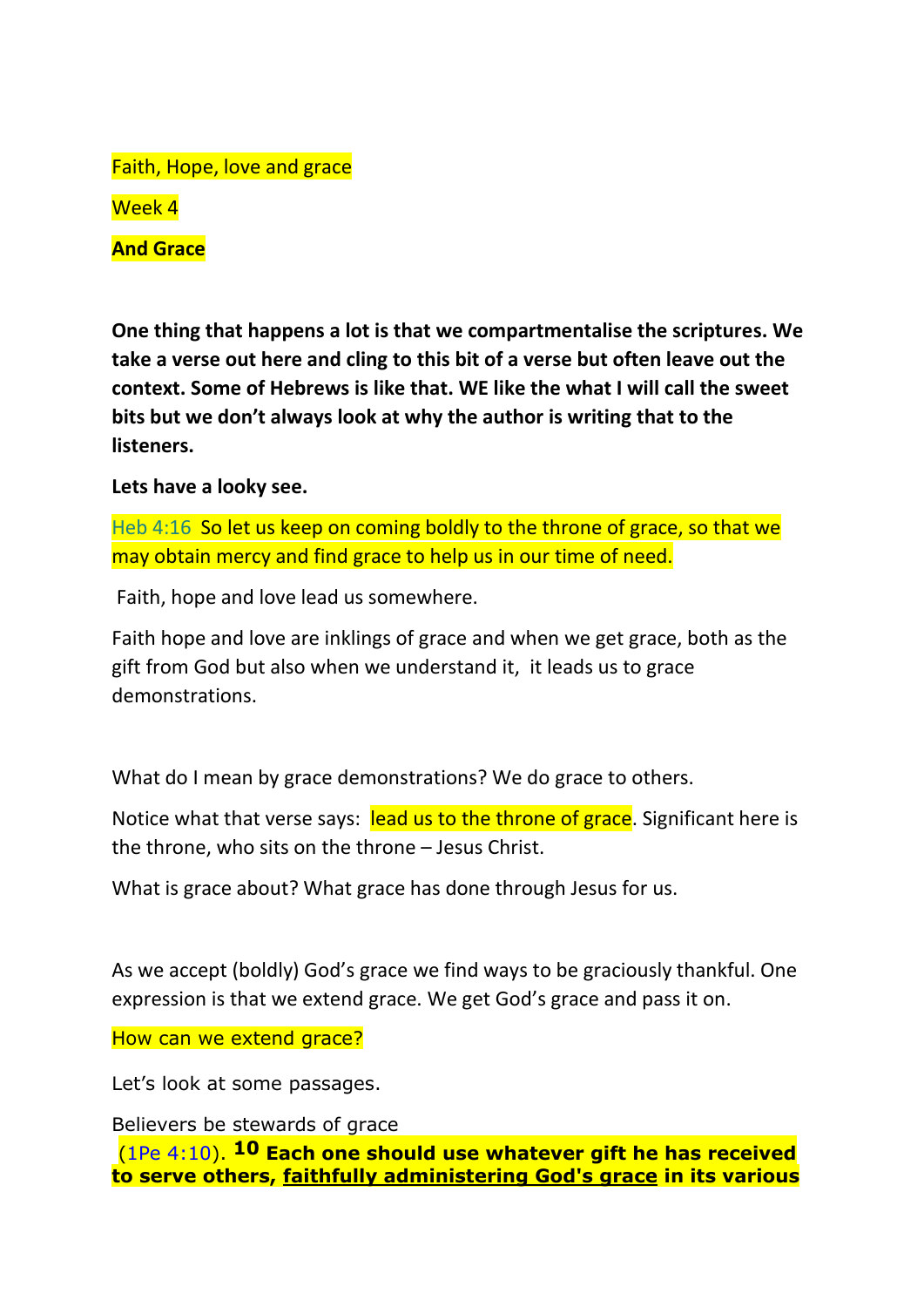**forms. 11 If anyone speaks, he should do it as one speaking the very words of God. If anyone serves, he should do it with the strength God provides, so that in all things God may be praised through Jesus Christ. To him be the glory and the power for ever and ever. Amen.**

I like that terminology – administering God's grace. We have that honour to be given a responsibility for sharing out God's grace. Paul uses the term too referring to his responsibility. See where the faith, hope and love comes in here. We have learnt about faith and hope and love and as we react to those concepts in thankfulness, we extend them to others. We have access to those concepts because of God's amazing grace. So, if we extend grace we extend those things as well. You can't extend God's grace without extending those concepts. They all tie in together.

What about this verse:

## **EPH 3:2 Surely you have heard about the administration of God's grace that was given to me for you,**

Paul never gives us the option of thinking that ministry or extending God's grace is optional. He was compelled to give grace, He taught us to give grace. It is a universal responsibility for Christians. Each of us has our portion grace to be used.

Paul again expounds that.

## **EPH 4:7 But to each one of us grace has been given as Christ apportioned it.**

But how do we use it? How do we work out what to do with it.

Paul's letter to the Ephesians gives us an understanding here also.

## **EPH 5:1 Be imitators of God, therefore, as dearly loved children 2 and live a life of love, just as Christ loved us and gave himself up for us as a fragrant offering and sacrifice to God.**

To be administering God's grace we need to think like God. Now I know that that is not possible, but we are to be imitators of God. So, we take God's characteristics as a role model for us (After all we are made in God's image.) God impresses His grace on His people, we imitate that and impress God's grace on people.

Doesn't that make ya go wow! God uses me to do that stuff. Me.

It is a pass it on concept.

2 Timothy 1:3-7

 **2TI 1:3 I thank God, whom I serve, as my forefathers did, with a clear conscience, as night and day I constantly remember you in my prayers. 4 Recalling your tears, I long to see you, so that I**